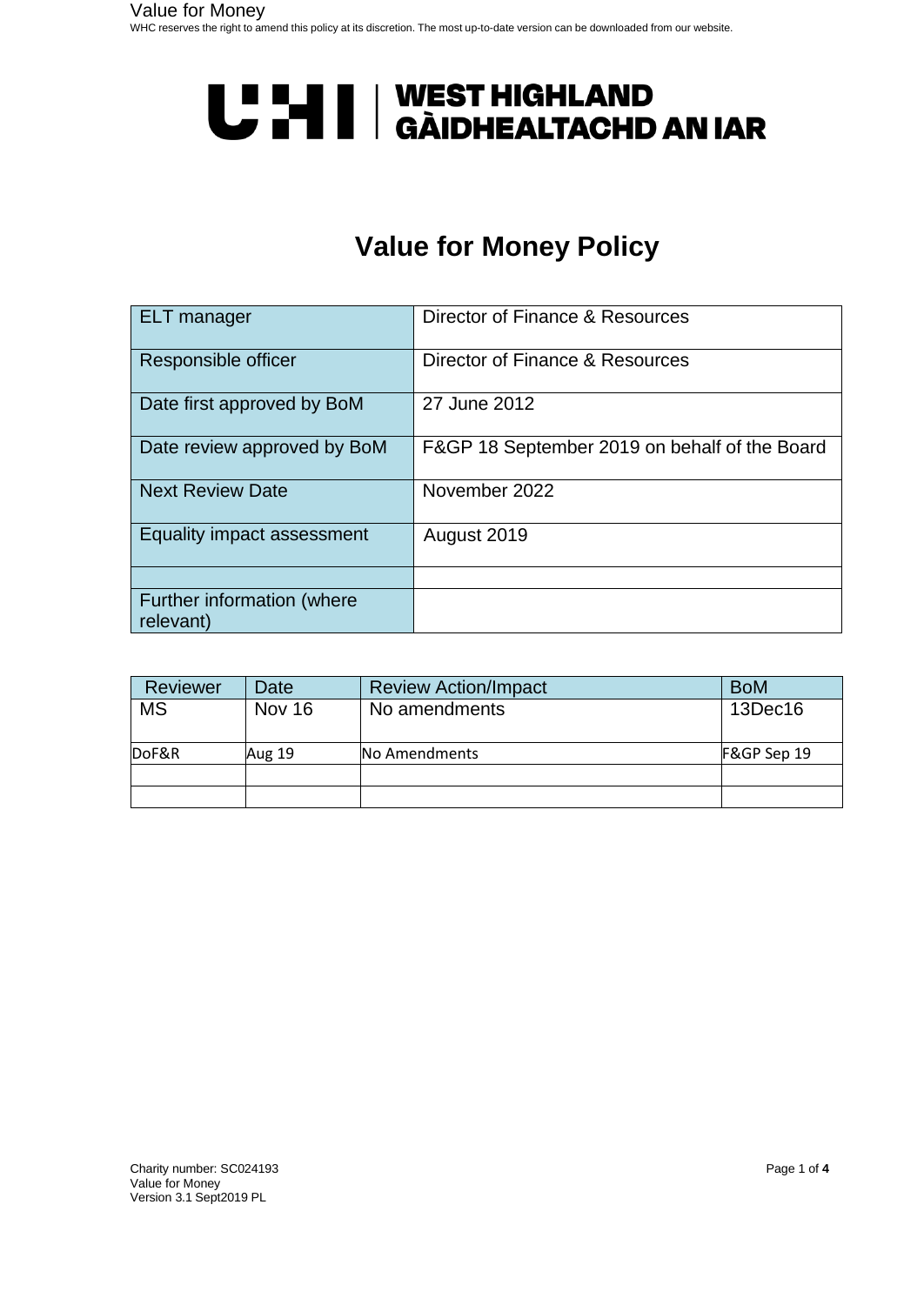## **VALUE FOR MONEY STRATEGY**

#### **Contents**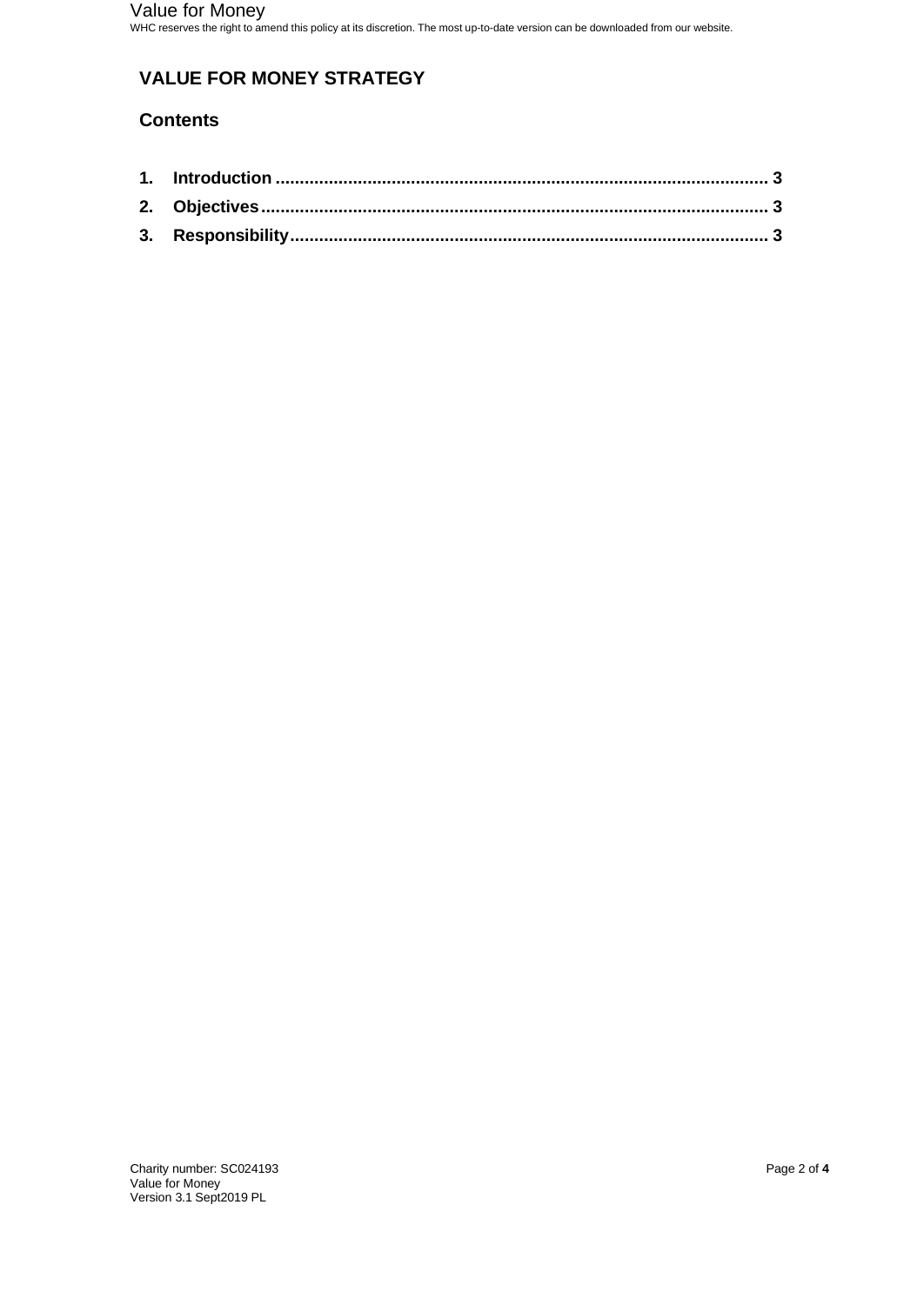## **VALUE FOR MONEY STRATEGY**

### <span id="page-2-0"></span>**1. Introduction**

West Highland College UHI recognises its responsibility to achieve value for money from all its activities, however they may be funded.

West Highland College UHI is committed to the pursuit of economy, efficiency and effectiveness as part of its corporate and academic strategy. The institution will seek to adopt good practice and incorporate VFM principles in all its activities.

#### <span id="page-2-1"></span>**2. Objectives**

To achieve good VFM, West Highland College UHI has set itself these objectives:

- to integrate VFM principles within existing management, planning and review processes
- to adopt recognised good practice where this makes sense
- to undertake VFM studies on areas of activity identified as worthy ofreview
- to benchmark the institution's activities against other similar activities and organisations where this is considered useful

• to respond to opportunities to enhance the economy, efficiency and effectiveness of activities

- to promote a culture of continuous improvement
- to demonstrate actively to both internal and external observers that the achievement of VFM is sought in all activities undertaken

• to ensure that all staff recognise their continuing obligation to seek VFM for the institution as part of their routine activities.

## <span id="page-2-2"></span>**3. Responsibility**

The responsibility for VFM is spread across all members, staff and students of the West Highland College UHI and is not restricted to those with resource or financial responsibilities.

The Audit Committee is required to satisfy itself that VFM is being sought and achieved from the use of all funds. The Audit Committee has determined that this institution should extend this principle to all its funds.

The Audit Committee is required to satisfy itself that satisfactory arrangements are in place to promote economy, efficiency and effectiveness. The committee is required to relay its view on the arrangements to the Board in its annual report.